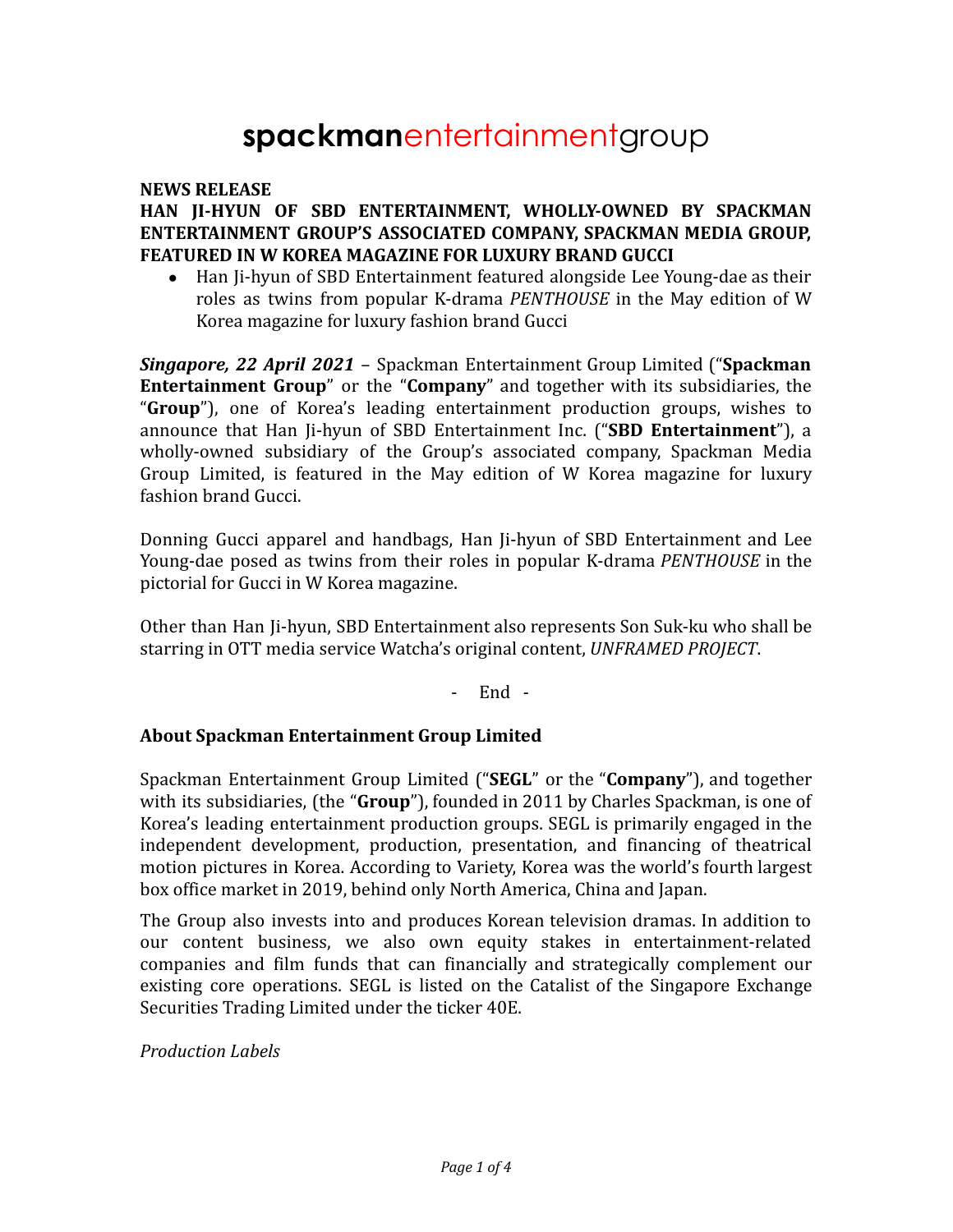SEGL's wholly-owned Zip Cinema Co., Ltd. ("**Zip Cinema**") is one of the most recognised film production labels in Korea and has originated and produced some of Korea's most commercially successful theatrical films, consecutively producing 10 profitable movies since 2009 representing an industry leading track record. Recent theatrical releases of Zip Cinema's motion pictures include some of Korea's highest grossing and award-winning films such as *CRAZY ROMANCE* (2019), *DEFAULT* (2018), *MASTER* (2016), *THE PRIESTS* (2015), *COLD EYES* (2013), and *ALL ABOUT MY WIFE* (2012). For more information on Zip Cinema, do visit <http://zipcine.com>

SEGL also owns Novus Mediacorp Co., Ltd. ("**Novus Mediacorp**"), an investor, presenter, and/or post-theatrical distributor for a total of 79 films (58 Korean and 21 foreign) including *ROSE OF BETRAYAL*, *THE OUTLAWS* and *SECRETLY, GREATLY*, which was one of the biggest box office hits of 2013 starring Kim Soo-hyun of *MY LOVE FROM THE STARS*, as well as *FRIEND 2: THE GREAT LEGACY*. In 2012, Novus Mediacorp was also the post-theatrical rights distributor of *ALL ABOUT MY WIFE*, a top-grossing romantic comedy produced by Zip Cinema. In 2018, *THE OUTLAWS*, co-presented by Novus Mediacorp broke the all-time highest Video On Demand ("**VOD**") sales records in Korea. For more information on Novus Mediacorp, do visit <http://novusmediacorp.com>.

The Company owns a 100% equity interest in Simplex Films Limited ("**Simplex Films**") which is an early stage film production firm. The maiden film of Simplex Films, *JESTERS: THE GAME CHANGERS* (2019), was released in Korea on 21 August 2019. Simplex Films has several line-up of films including *HURRICANE BROTHERS* (working title).

The Company owns a 100% equity interest in Take Pictures Pte. Ltd. ("**Take Pictures**") which produced *STONE SKIPPING* (2020) and *THE BOX* (2021), and shall release *GUARDIAN* (working title) in 2021 tentatively.

The Company owns a 100% equity interest in Greenlight Content Limited ("**Greenlight Content**") which is mainly involved in the business of investing into dramas and movies, as well as providing consulting services for the production of Korean content. Through the acquisition of Greenlight Content, the Group's first co-produced drama, *MY SECRET TERRIUS*, starring top Korean star, So Ji Sub, achieved #1 in drama viewership ratings for its time slot and recorded double digits for its highest viewership ratings. Greenlight Content was one of the main investors of *MY SECRET TERRIUS.*

The Company owns a 20% equity interest in The Makers Studio Co. Ltd., which plans to produce and release four upcoming films, the first of which will be *THE ISLAND OF THE GHOST'S WAIL*, a comedy horror film.

Our films are theatrically distributed and released in Korea and overseas markets, as well as for subsequent post-theatrical worldwide release in other forms of media, including online streaming, cable TV, broadcast TV, IPTV, video-on-demand, and home video/DVD, etc. We release all of our motion pictures into wide-theatrical exhibition initially in Korea, and then in overseas and ancillary markets.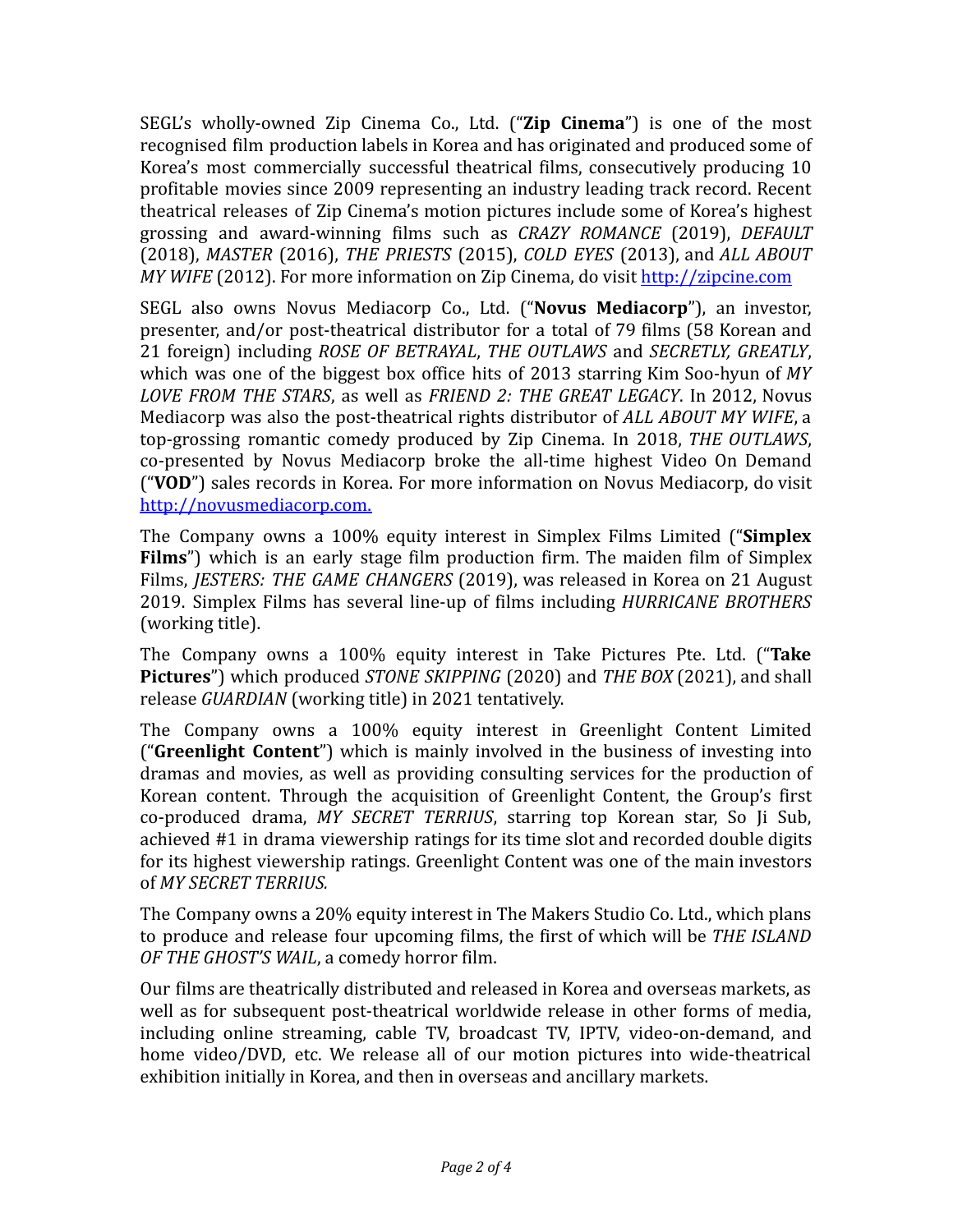# *Talent Representation*

The Company holds an effective shareholding interest of 43.88% in Spackman Media Group Limited ("**SMGL**"). SMGL, a company incorporated in Hong Kong, together with its subsidiaries, is collectively one of the largest entertainment talent agencies in Korea in terms of the number of artists under management, including some of the top names in the Korean entertainment industry. SMGL operates its talent management business through renowned agencies such as MSteam Entertainment Co., Ltd. (Son Ye-jin, Lee Min-jung, Ko Sung-hee), UAA&CO Inc. (Song Hye-kyo, Yoo Ah-in, Park Hyung-sik), Fiftyone K Inc. (So Ji Sub, Ok Taec-yeon), SBD Entertainment Inc. (Son Suk-ku), and Kook Entertainment Co., Ltd. Through these full-service talent agencies in Korea, SMGL represents and guides the professional careers of a leading roster of award-winning actors/actresses in the practice areas of motion pictures, television, commercial endorsements, and branded entertainment. SMGL leverages its unparalleled portfolio of artists as a platform to develop, produce, finance and own the highest quality of entertainment content projects, including theatrical motion pictures, variety shows and TV dramas. This platform also creates and derives opportunities for SMGL to make strategic investments in development stage businesses that can collaborate with SMGL artists. SMGL is an associated company of the Company.

The Company owns a 100% equity interest in Constellation Agency Pte. Ltd. ("**Constellation Agency**"). Constellation Agency, which owns The P Factory Co., Ltd. ("**The P Factory**") and Platform Media Group Co., Ltd. ("**PMG**"), is primarily involved in the business of overseas agency for Korean artists venturing into the overseas market. The P Factory is an innovative marketing solutions provider specializing in event and branded content production. PMG is a talent management agency which represents and manages the careers of major artists in film, television, commercial endorsements and branded entertainment.

# *Strategic Businesses*

The Company owns a 100% equity interest in Frame Pictures Co., Ltd. ("**Frame Pictures**"). Frame Pictures is a leader in the movie/drama equipment leasing business in Korea. Established in 2014, Frame Pictures has worked with over 25 top directors and provided the camera and lighting equipment some of Korea's most notable drama and movie projects including *ITAEWON CLASS* (2020), *HOW TO BUY A FRIEND* (2020), *KIM JI-YOUNG, BORN 1982* (2019), *FOUR MEN* (2019) and *ASADAL CHRONICLES* (2019).

We also operate a café-lounge called Upper West, in the Gangnam district of Seoul and own a professional photography studio, noon pictures Co., Ltd.

For more details, do visit <http://www.spackmanentertainmentgroup.com/>